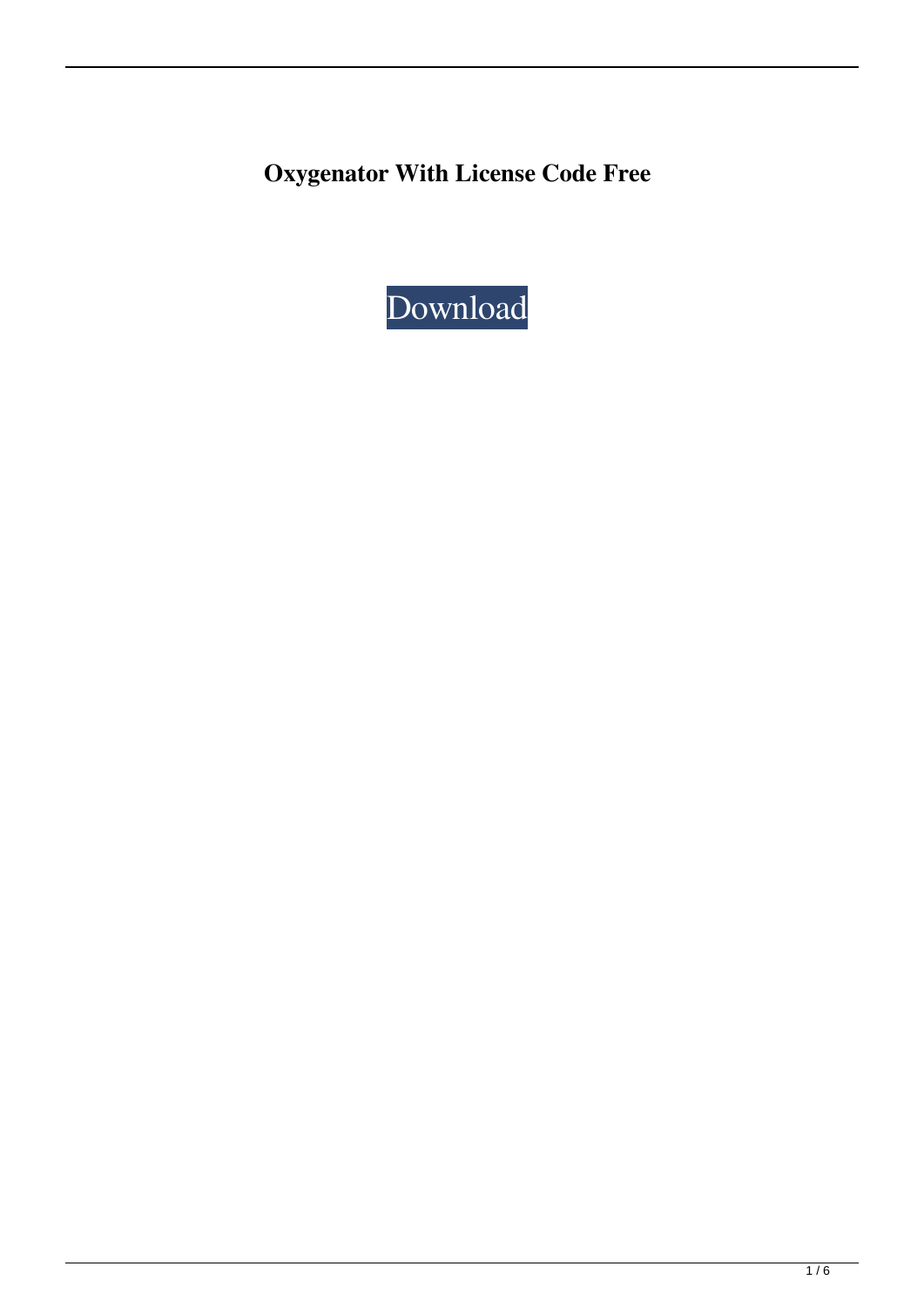# **Oxygenator Crack + Registration Code Free (Updated 2022)**

• Measure your RAM usage. • Get a RAM monitor. • Tabs for History, Details, and Sizes. • Full screen mode. • Use sliders for quick reference of your RAM usage. • Small, simple to use. • Includes graphics to help get the most out of Oxygenator. The Oxygenator History View: • Monitor your RAM usage over time. • View details for the past 5 days, and export data as a CSV file. • View details for the past 4 weeks. Oxygenator Details View: • View details for the past 5 days. • View detailed usage stats for each running process, including what memory they use, and if they are swap or shared. • See a full history of the last 12 months. • Monitor system processes. Oxygenator Size View: • View details for the past 5 days. • Display data for the current RAM usage, but show a small image of the Oxygenator application. • Allows the system to have a screen saver, while Oxygenator stays on the desktop. Oxygenator Settings: • Settings to control the application's behavior. • The settings affect the look of the Oxygenator application and the history screen. Oxygenator FAQ: • Where can I get more RAM? • I'm not using a lot of RAM. Why do I need a RAM monitor? • What does Oxygenator actually do? • I'm not using any swap. Why do I need this monitor? • Can I disable this monitor? About Oxygenator Oxygenator is a small, simple RAM monitor application. It is designed to be one of the first tools to monitor RAM usage over time, for educational and troubleshooting purposes. Oxygenator has been developed to provide quick and easy access to this kind of information, and is intended to be simple to use, so that you can determine what your RAM usage is, and what is taking up a large percentage of it. However, it can display a lot of information, and you need to be able to access it easily. So Oxygenator allows you to specify the time frame over which you want it to monitor RAM usage. You also have the option of viewing details for the past week, week, month or year, or only the most recent month or year.

# **Oxygenator Crack + Keygen For (LifeTime) [Latest-2022]**

Keyboard macro recording software. Record your keyboard and other input and output devices and then play back just the recordings you want. Play without intermediate files. Automatic and manual macros. Record output devices and play them back too. Separate recording from playback with no loss of data. Mouse,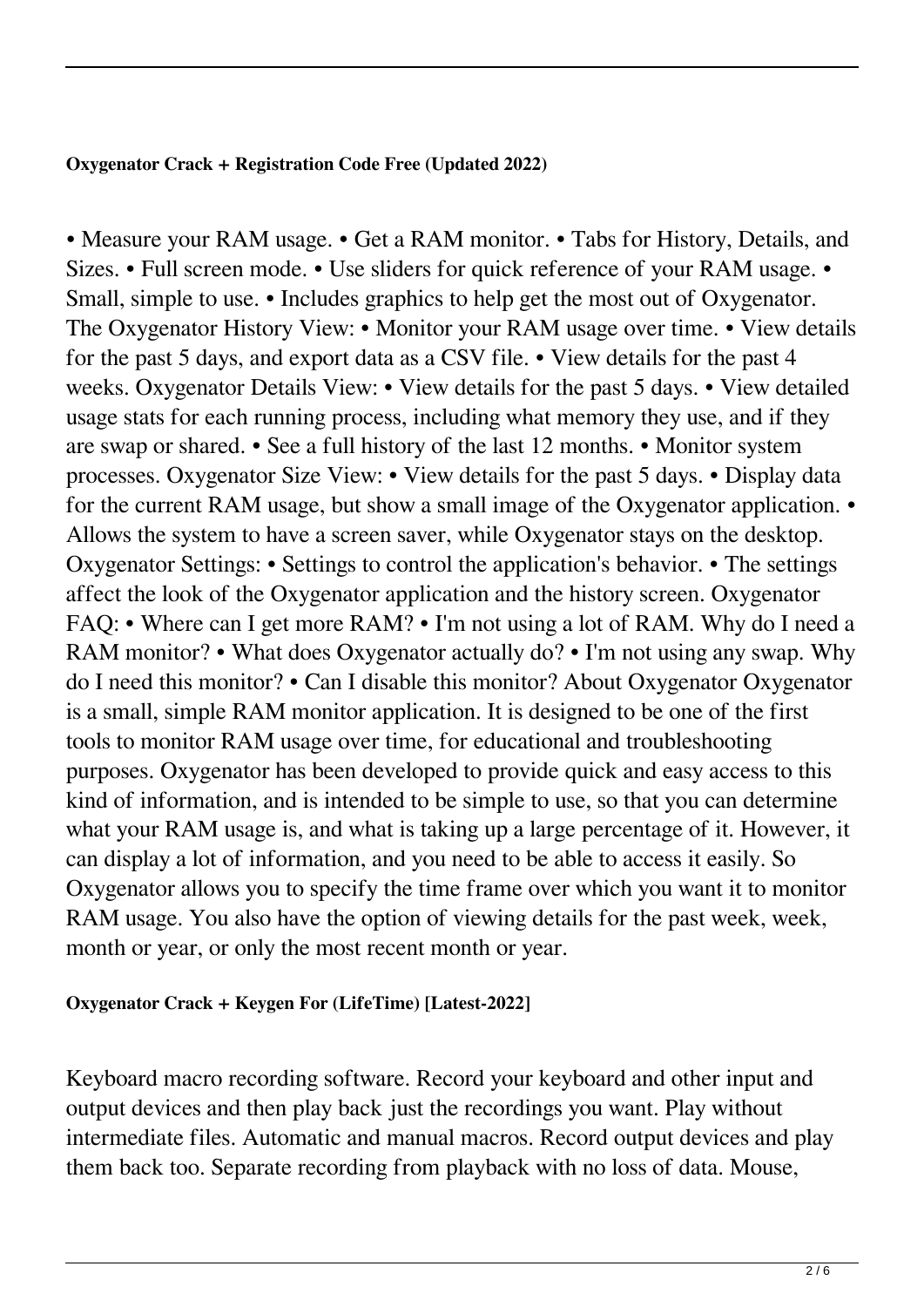joystick, serial port and network macros. Ascii and Html codes for data entry. Support for Audio Tracks. Dozens of options. ReactOS Mod Installer is a program which allows the user to install and update ReactOS without requiring knowledge of the Windows and other operating systems used to operate ReactOS, and without the need for tools such as etools. ReactOS has been developed from the ground up in such a way that it is not dependent on an existing operating system to function, allowing the installation and deployment of ReactOS on a number of different platforms. Albums Organizer is a music organizer. It is similar to iCab but it has more features. It is fully compatible with the FAT32, NTFS, EXT2/3, ReiserFS, HFS, UDF and ZIP file systems. It creates and manages folders and playlists and it can also edit tags, album art and any other meta-information (such as the compact disc and music industry standard (ISM) tags) in a file. City-Search is an app for Windows, Mac and Linux. It uses the Google Maps API, so users can simply type in a town or place, and get map results. No login or API key is required to use the City-Search Maps. AMass is a complete app for buying, managing and storing music, music videos, and similar content. AMass is a new category within HDtracks, containing apps for buying, managing, and organizing digital media and multimedia content. 7-Zip is a file archiving tool. 7-Zip is the world's most popular file archiving tool. It helps you to compress and decompress various formats of files, including ZIP, RAR, 7Z, CAB, ARJ, LZH, TAR, BZIP2, GZIP, ISO, ARK, JAR, LZMA, TAR.HUI, WIM, CramFS, and NTFS. 7-Zip works on Windows, Mac OS X, and Unix systems. The Windows version of the program is freeware. The full version 81e310abbf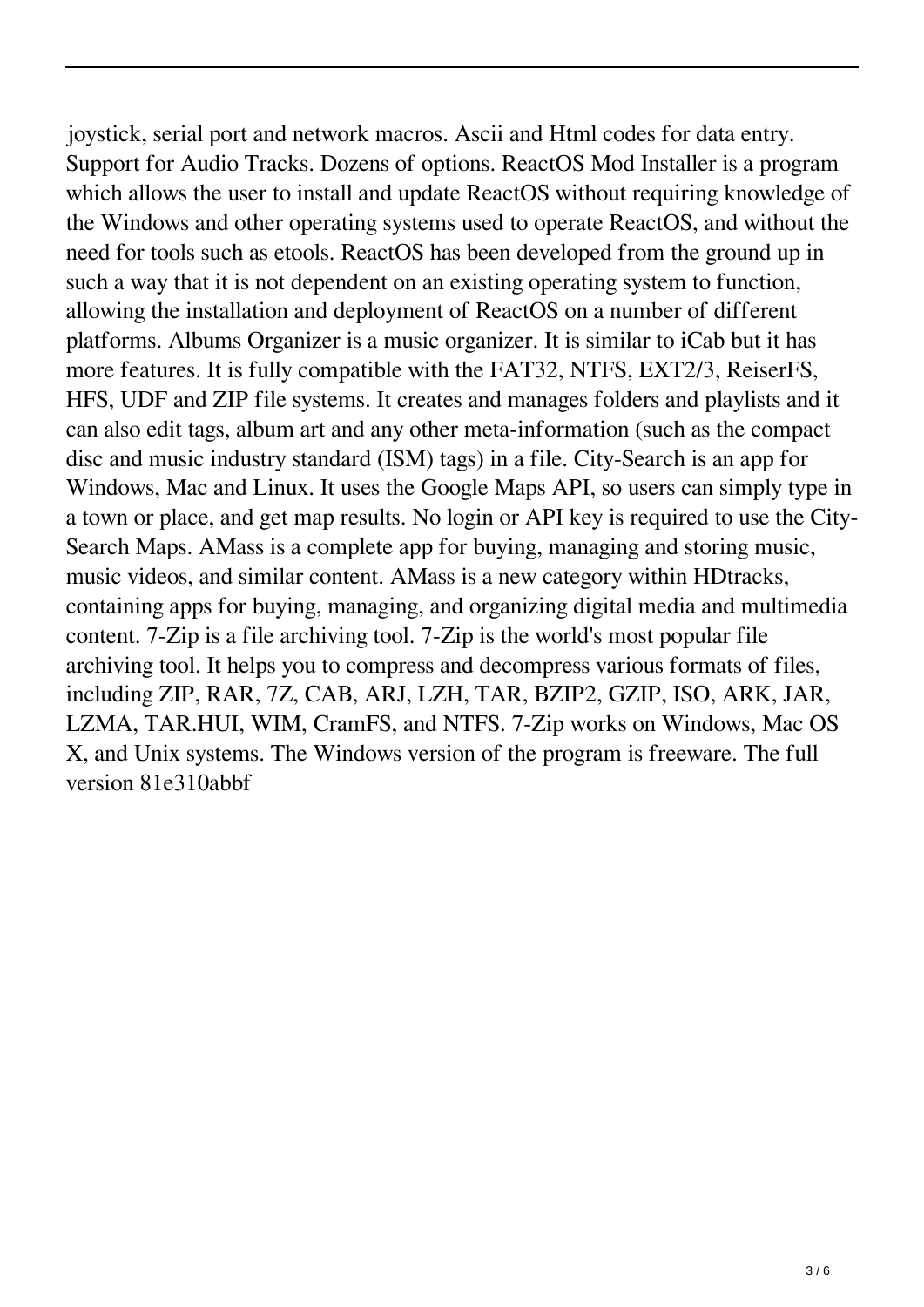#### **Oxygenator Activation Code With Keygen**

The Oxygenator application was designed to be a small, simple RAM monitor, that was one of the first apps to support skins (you're able to design your own interface for it). It sits at your desktop as a small indicator, but has a details screen too. Oxygenator Functionality: The Oxygenator application has one main function, to show you how much free RAM (virtual RAM) there is in your computer. This is vital information, especially when you're trying to use a computer that has RAM pressure. Oxygenator Requirements: This application requires, and I'm sure is compatible with, the following: Currently Oxygenator does not support UAC. Usage of Oxygenator: To use Oxygenator you have to select the Skin you wish to use in your computer. All the skins for Oxygenator are designed for the Oxygenator application. There is no other skins that support the Oxygenator application. You can have multiple Skins open at the same time, for example you can have Oxygenator open, and on the details screen you can have two Skins open. Oxygenator-Hacks.com is an independent site, which is designed to publish helpful hacks, tips, tricks, hacks, software, downloads, and other useful information for Windows. We are in no way affiliated with, endorsed or sponsored by Microsoft Corp., or any of it's affiliates. We just want to help you in better ways to use Microsoft Windows.A new study finds that artificial intelligence is closely related to the development of human intelligence. Two new studies from the Stanford University of California and the University of Bristol have found that natural and artificial intelligences (AI) are connected to the development of human intelligence. Researchers from the University of Bristol believe they have established a cause and effect relationship between AI and human cognition, and have traced the roots of human language to the origins of AI. They have also explained why artificial intelligence systems are not able to do something that humans can: identify emotional states. The researchers, led by Roger Levy, say that AI can stimulate certain processes in the brain, leading to a greater sense of understanding. Research Fellow, Adam Gazzaley, explains that emotions play a large part in human cognition. Gazzaley added: "You can't understand things if you don't understand their emotional status. If

#### **What's New in the Oxygenator?**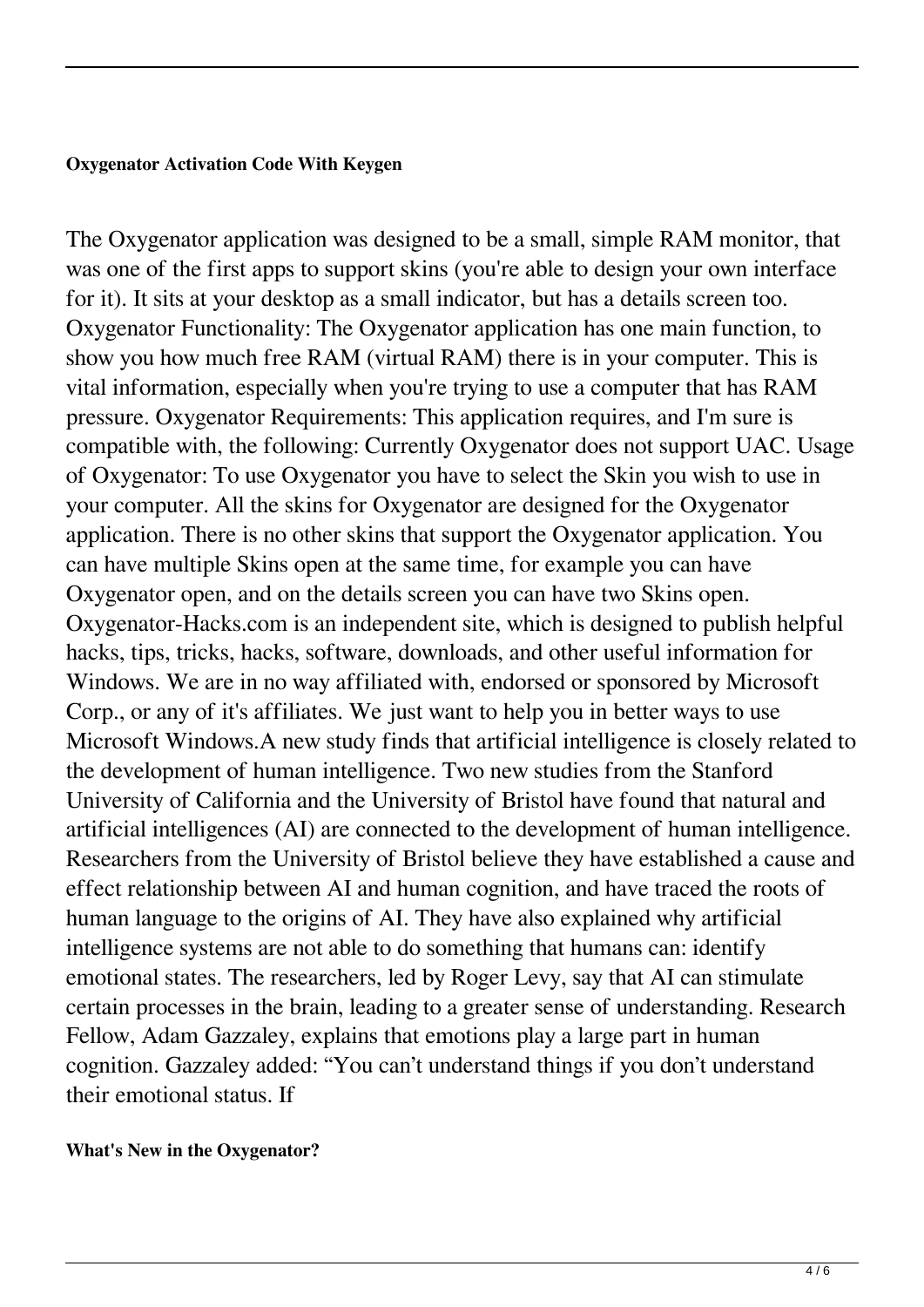Oxygenator shows you the status of your RAM. It can show you a comparison between the current memory status and the average system usage over time, it also monitors the current system usage and the CPU usage. Details: Oxygenator is a small monitor for the status of your RAM. It monitors the current and average system usage. You can view the current and average RAM and CPU usage, and compare them to the default values. The current display mode is similar to a usecounter (how much RAM is in use by your current application), the average display mode is similar to a percentage, but shows a percentage of the total RAM (100% being the total amount of RAM in the system). This app was inspired by Alex's Display usage counter for OSX: Examples: 1. This is the default screen, showing the current and average system usage. 2. Click the Add button to create a new screenshot. Copyright: Oxygenator is the property of SIMON and ITEKO and is released under the GNU GPL. Oxygenator is free for personal, non-commercial use, and includes a wrapper for Oxyd (Oxygen, for Oxygenator) for Oxygen, Oxygen+ and Oxygen Pro. Links: You can support me, and get Oxygenator, Oxyd, and Oxygen+ for free by purchasing one of my books: - Oxygen+ from Amazon.com - Oxygen from Amazon.com - Oxygen Pro from Amazon.com You can also support me directly and get Oxygenator for free by becoming a member of the SIMON Press community. You can find information about SIMON Press on the SIMON homepage, which is Credits: Thanks to the many people who have been contributing to the Oxygenator project over the years, especially the very generous folks at the FLOSS Manuals project ( ), who have written many of the manuals that are used to make the Oxygenator GUI possible, and Alex's Display usage counter from Oxygenator is part of the SIMON project. The SIMON project is entirely free, and you can support it via Patreon, or by buying one of my books.